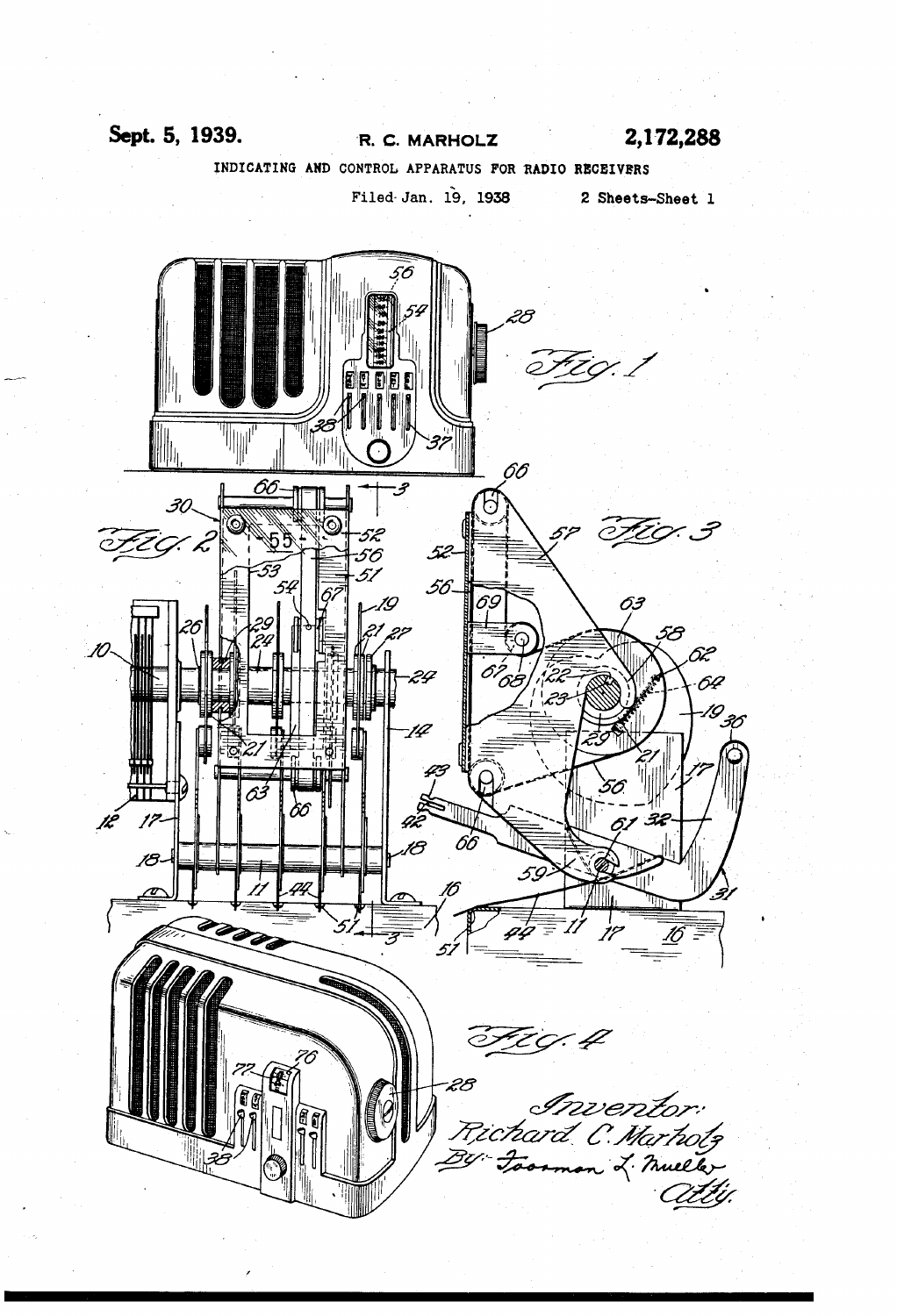## Sept. 5, 1939.

### R. C. MARHOLZ

## 2,172,288

2 Sheets-Sheet 2

INDICATING AND CONTROL APPARATUS FOR RADIO RECEIVERS

Filed Jan. 19, 1938

tig. 5 36 -31 71 24 28 74 10 뱗  $\overline{55}$ 

:60

Ŧ

دچ <u>I</u>tig 8 <u>Fig. 6</u> 31 39 بيبر  $\mathcal{Z}$  $Z'$ 36 .<br>44 .35 4 40 Ini en lor:<br>hard (Marholz comand muelle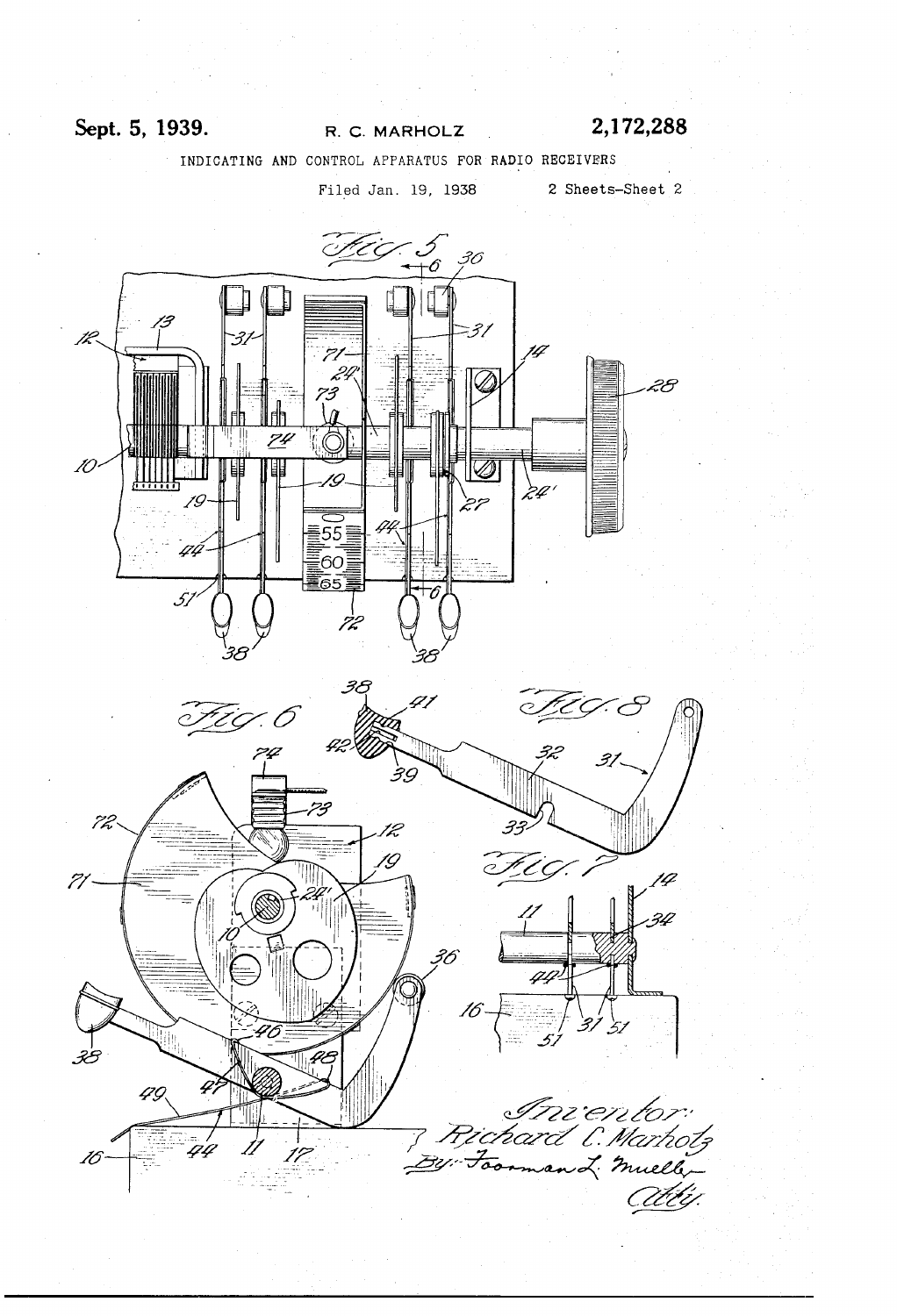## 2,172.288

# UNITED STATES PATENT OFFICE

### 2,12,288

## INDICATING AND CONTROL APPARATUS<br>FOR RADIO RECEIVERS

Richard C. Marholz, Chicago, Ill., assignor to Belmont Radio Corporation, Chicago, Ill., a corporation of Illinois

### Application January 19, 1938, Serial No. 185,649

#### 15 Claims.  $(C1. 74 - 10)$

Fig. 5.

My invention relates in general to tuning and indicating apparatus for a radio receiver and more particularly to the cam and lever type of automatic tuning structure in combination with

- mounting frame and indicating structure there-К for, such apparatus being of the general type dis closed in my copending application, Serial No. 177,287 and that of copending Plensler applica tion, Serial No. 170,070.
- 10 It is an object of the present invention to pro vide simplified, improved combination tuning and

5 structure providing automatic tuning, and indicating apparatus for radio receivers.<br>It is a further object of my invention to provide such apparatus in a low cost and sturdy adapted for use especially with Small, low-priced table model radio receivers, with the entire con-

- 20 mechanism, but also a pleasing appearance in struction of the apparatus being such as to cooperate in providing not only efficiently operating
- the complete radio receiver employing such apparatus.

25 only a relatively small space on the radio re A still further object is to provide. Such ap paratus in compact structure which Will Occupy

30 apparatus. ceiver chassis, and in the receiver cabinet. vision of a simplified lever unit including a finger tip for use in the complete tuning and indicating

A further feature is the provision of elements in the embodiments of my invention which make possible a rapid and easy assembly of the ap paratus itself, rapid and low-cost assembly of the

35 apparatus on the receiver chassis, and then facilitates the assembly of this structure in the re ceiver cabinet.

A still further feature of my invention is the provision of a structure such that certain ele-

40 ments perform a multiple function to reduce the normal number of elements required in Such an apparatus and thus simplify the same, and provide a very low-cost device.<br>Another feature of my invention is the pro-

45 vision of simplified indicating mechanism including the frame structure therefor, for the complete tuning and indicating apparatus.

Other objects and features of my invention will be apparent from the following description taken with the drawings, in which:

Fig. 1 is a front elevation of a radio receiver cabinet in combination with one embodiment of the tuning and indicating apparatus of my in Vention.

Fig. 2 is a fragmentary view partly in elevation. and partly in section of the tuning and indicating apparatus employed in the radio receiver cabinet of Fig. 1.

5 5

50

60 Fig. 3 is a sectional view along the line 3-3 of

Fig. 2 looking in the direction of the arrows in dicated thereon.

Fig. 4 is a perspective view of a radio receiver

and indicating apparatus of my invention.<br>Fig. 5 is a plan view of the tuning and indicating appuaratus employed in the radio receiver of Fig.  $4$ .

Fig. 6 is a sectional view along the line  $6-6$  of 0.

Fig. 7 is a front view partly in section and partly in elevation of a fragmentary portion of two of the tuning levers of Figs. 2 or 6 showing particularly the manner in which such levers are mounted upon the stationary lever shaft.

Fig. 8 is a detailed view of the finger lever employed in each of the two embodiments of my invention illustrated herein.

In the embodiment of my invention illustrated in FigS. 1 to 3, inclusive, I provide a one-piece 20 rotary shaft 10 acting for the condenser 12, and the cam members of the apparatus. A stationary rod or shaft  $\theta$  is provided for the tuning levers as will be explained. The shaft  $\theta$  is journaled in the condenser frame 13 in the usual manner at one end, and at the other end is rotatably supported in an elongated frame bracket 4 for mounting on the chassis 16 of a radio receiver. The condenser frame 13 preferably acts as a portion of the complete frame for the tun ing and indicating apparatus and is rigidly se cured by bolts or the like to bracket frame 17 shorter than the bracket 14, as is clearly shown in Fig. 2. The stationary shaft 11 is supported in each of the plates 14 and 11, and by virtue of  $_{35}$ upset ends  $18$ , acts with the condenser  $12$  and its associated shaft 10 to hold the complete apparatus together for mounting on the radio re ceiver chassis. 25

Figs. 1 to 3 is especially adapted for a small radio receiver having only a relatively small space for mounting of the tuning and indicating apparatus. The tuning cams 19 are supported<br>on the shaft 10 and normally retained against  $_{45}$ rotation thereon by frictionizing means including a pair of washers 21 longitudinally movable on the shaft, yet keyed against rotation by means of an ear 22 carried in a keyway 23. Slidable sleeves  $24$  are provided on the shaft  $10$  interme-  $50$  diate certain came units and the entire cam. washer, and sleeve assembly is moved longitudinally on the shaft  $10$  up to, or away from, a stop 26 on said shaft at one eng of the assembly. The moving means includes a spring washer  $21$ , and  $55$ a cap screw and knob unit 28 at the outer end of the shaft. The frictionizing structure is more fully described and claimed in the Plensler application, Serial No. 170,070, referred to above. In addition to the slidable sleeves 24 intermediate 60 The embodiment of my invention illustrated in  $_{40}$ 

5

30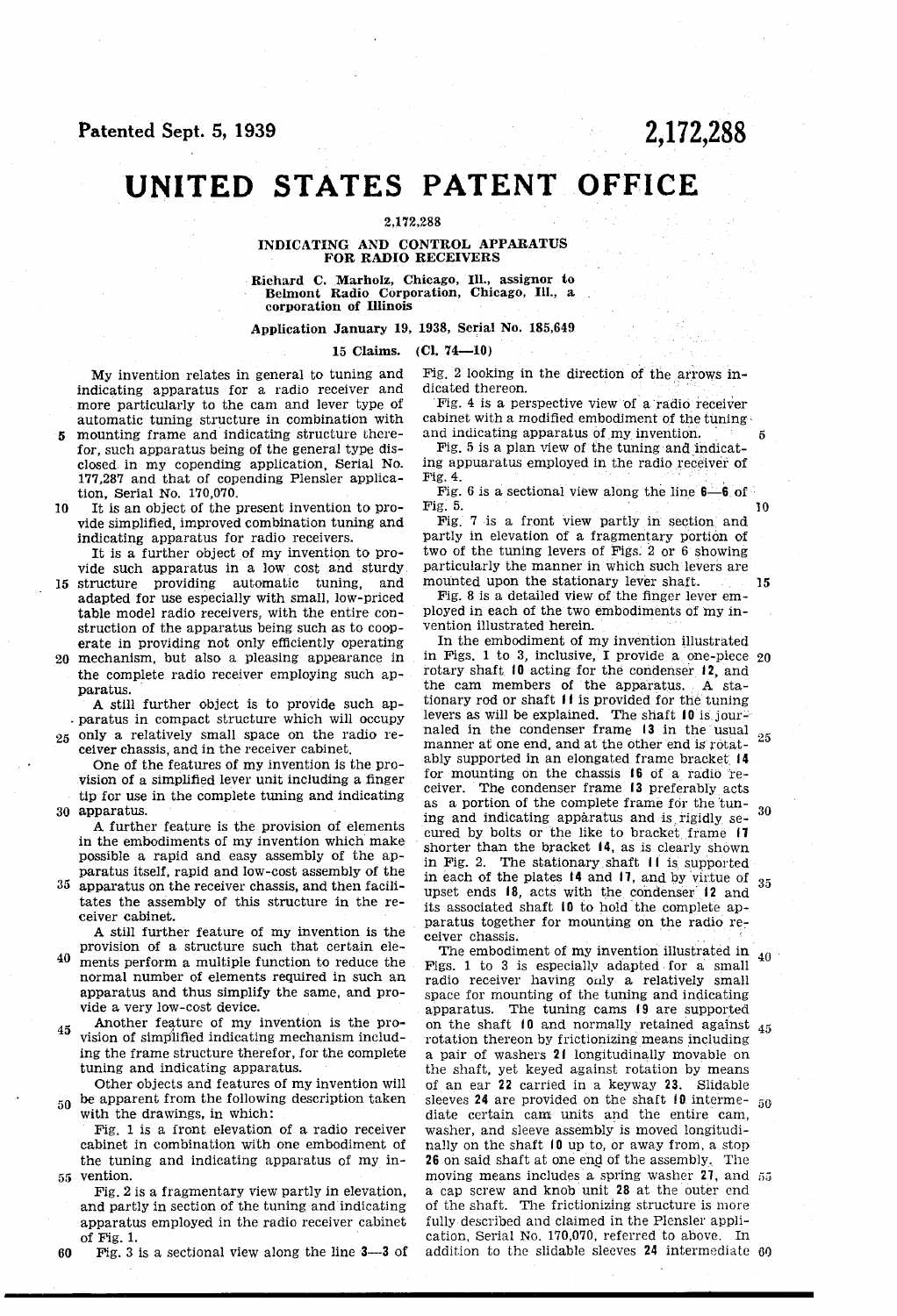certain cam units on the shaft, I provide an an nularly grooved spacer and bracket support<br>member 29. Two of these members are provided in the complete assembly, and one of such members, at the left-hand side of Fig. 2, is shown in section with a portion of the scale bracket 30 broken away to make such member 29 more clearly visible.

A ninger lever unit of for moving each of the<br>10 cams  $\frac{19}{10}$ , comprises a one-piece substantially L-5 bodiments of my invention illustrated and de-<br>with the position of the plurelity of units 20 as is readily apparent. If desired, this engaging A finger lever unit 31 for moving each of the shaped member 32 having a notch 33 intermediate its end for insertion in a corresponding an-<br>nular groove 34 around the stationary shaft 11. The same finger unit 31 is employed in both emscribed herein, and each of the plurality of units utilized is identical. A roller 36 mounted on a stud at One end of the member 32 engages the edge surface of the cam 19 for movement thereof portion may be merely a rounded projection or embossed portion integral with the lever mem ber 32.

25 of the cabinet or in an escutcheon plate on the 30 the narrow lever portion 32 through the narrow<br>the narrow lever the intention I provide a one- $35$  on the top and bottom of such cavity (Fig. 8). 40 in the outer edge of each of the two ears at the Inasmuch as a narrow slot 37 in the front face front of the cabinet is desirable in order to prevent light from the interior of the cabinet from shining through, the finger tip portion of the lever 31 is removable to permit the insertion of slot. In the present invention I provide a one-<br>piece molded tip 38 having a cavity 39 extending from one side therein, with such finger tip molded in a manner that a slight detent 41 is provided To permit the ready insertion of the end of the lever 32 in the cavity 39, I provide a slotted portion 42 on such end including a pair of spaced slightly resilient ears. Corresponding notches 43 slotted portion act to frictionally engage the de tent 41, and retain the finger tip 38 thereon firmly enough so that it requires a relatively hard pull on such tip to remove it from the lever.

45 shaft or rod 11, the lever 32 itself is merely  $50$  prevents longitudinal movement of the lever on  $50$  the sheft it and vertical removal is prevented and to the rear of the shaft  $H$ . From this point  $60$  the spring extends through an elongated tension  $f$ In the assembly of the lever unit  $31$  on the dropped onto the shaft in a manner such that the notch 33 fits over the restricted portion of the shaft at the annular groove 34. The groove 34 the shaft ii, and vertical removal is prevented by means of a one-piece hairpin-like spring member 44. The spring member comprises a hooked end 46 placed over the top edge of the lever<br>55 member 32, as shown in Figs. 3 and 6, with a bowed retaining portion 47 passing under the shaft II and extending to a looped portion 48 hooked over the top edge of the lever member<br>and to the rear of the shaft II. From this point portion 49 which rests against the front edge of the chassis 16, being preferably retained in a shallow notch 51 in such front edge so that the tension portion 49 will be retained substantially 65 in the vertical plane of the lever member for which it is provided. The spring 44 is preformed and assembled on the lever by slipping the spring over the lever at the looped portion 48, and bringing the bowed portion under the shaft for  $70$  hooking over the lever at 46.

As to the indicating portion of the complete apparatus of my invention, with an odd number of tuning lever and can units of the embodiment illustrated in Figs. 1 to 3, it was necessary to 75 maintain a symmetry between the lever members

and indicating structure, at least as to that mech anism visible on the outside of the cabinet. Fur thermore it was necessary to conserve Space on the receiver chassis, and in the cabinet as much as possible, so that such symmetry had to be 5 obtained without sacrificing space. This was accomplished by indicating apparatus fitting directly into the cam and lever assembly, and COm prising the bracket 30 mentioned above, hooked over the two annularly grooved spacing units or 10 members 29 on the shaft 10, and locked onto the shaft  $\blacksquare$  f as shown in Fig. 3. The bracket 30 comprises a substantially channeled member with a front face 51 for carrying a stationary dial 52 the dial from the rear and making visible a movable indicator 54 in the form of a dot on a mov able film or ribbon 56 carried on the bracket, as will be hereinafter explained. Integral iden tical side walls  $57$  extend rearwardly on each  $20$ side of the front face 51. In order to raise the front face 51 substantially above the line of movement of the tuning levers 31, the walls 57 each extend rearwardly and angularly down wardly, terminating in a rear edge portion hav ing an ear 58 forming a notch for fitting in the annular groove in a member 29, At the lower outer end of each side wall 57, an extension 59 is notched at 61 to fit into a channeled or annular groove in the shaft 11 corresponding to a groove 34 for receiving a tuning lever unit 3 thereon, and apertured at 53, for illuminating 15 25 30 as heretofore described. After positioning the notch 61 over the shaft 11 the two outer portions<br>of the extension on each side of the notch are pressed together sufficiently to extend past the top and bottom edge of the shaft groove so that the brackets cannot be removed therefrom. 35

The two bracket supports 29 are frictionally re tained between adjacent washers 21 for corresponding cams 19, and rotate with the shaft 10 upon rotation thereof. There is sufficient play in the connection between the support 29 and the bracket wall 57 so that little if any friction results from this assembly, to interfere with the movement of the shaft 10. The film or ribbon 56 having an indicating dot 54 or similar designa tion, likewise moves upon movement of the shaft f0, and comprises an elongated ribbon Secured at each end in the slot 62 of a drum 63 keyed to such shaft. Tension on the ribbon 56 is prosuch shaft. Tension on the ribbon 56 is pro-<br>vided by means of a spring  $64$  on the drum. The film or ribbon 56 is carried in each direction away from the drum over pulleys 66 at the top and bottom of the brackets, and an idler pulley and bottom of the brackets, and an idler pulley.<br>**67** supported on the stub shaft 68 secured to a 55 bracket 69 stamped out of the front face of the bracket 30. As is evident in Fig. 2, three cams are carried on the shaft 10 within the bracket 30 and one cam 19 is carried on each side and outside of such bracket. With the tuning and indicating apparatus as described, the odd number of cam and lever units are very, satisfactorily as metrical in all of the elements as viewed from the Outside. 40 45 60 65

In the embodiment of the invention illustrated<br>in Figs. 4 to 6 particularly, I employ a one-piece stamped out dial frame 71 having a tuning scale dial member 72 secured thereto. The frame 71 is keyed to the shaft 10 so that the drum-type 70

dial will rotate with the rotary shaft, The cam and lever units are identical with those illustrated and described with respect to the embodiment of Figs. 1 to 3. Each cam unit, the embodiment of Figs. 1 to 3. Each cam unit, including friction washers on each side thereof is 75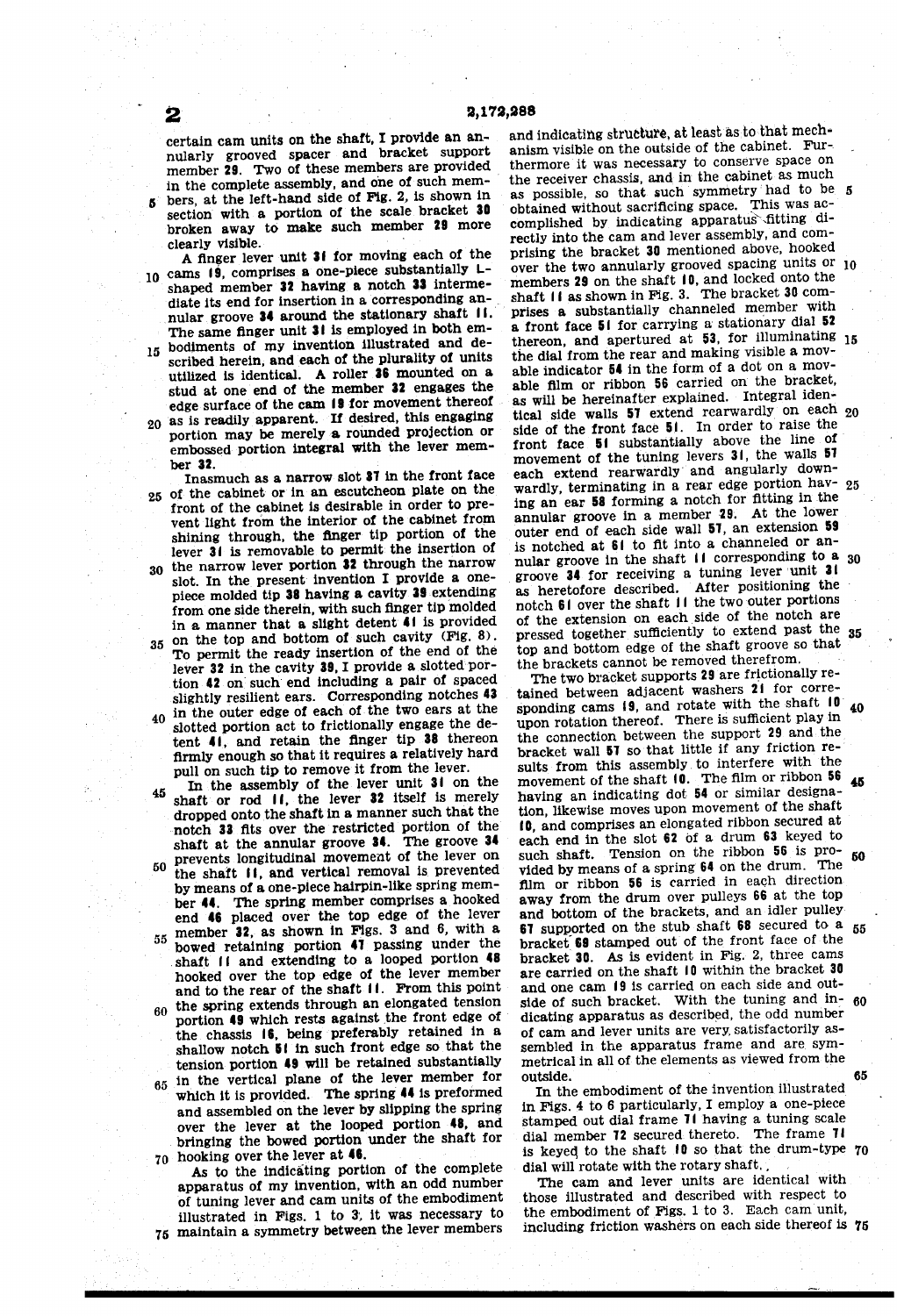carried on the shaft 10 and spaced apart from an adjacent unit by the slidable sleeve 24' as described above. Illumination for the dial is provided by a pilot lamp 73 supported in a bracket

- 74 mounted on the frame for the tuning and in dicating apparatus. The rotary dial is visible through a relatively small viewing aperture 76. (Fig. 4) in the front of the cabinet, and station indication is accomplished by means of a wire or
- 10 line 77 extending across the opening. As may be Seen in Fig. 4, the even number of lever and cam units are spaced on each side of the drum 7 to provide a symmetrical yet compact and sim ple assembly for the Small radio receiver cabinet.
- 5 Although I have illustrated and described the two embodiments of my invention as mounted on<br>the radio receiver chassis of a so-called midget receiver utilizing a small molded cabinet, it is understood that the application of the invention is
- 20 not restricted to this particular structure. The tuning and indicating apparatus as is illustrated simple and inexpensive mechanism which may be quickly assembled as a unit and just as readily
- 25 mounted upon a radio receiver chassis. By virtue of the finger tip construction for the lever units, the chassis may be quickly assembled in the cab inet and the tips then applied.
- 30 preferred embodiments, it is understood that it is Although I have described my invention in its preferred embodiments, it is understood that it is not limited thereby, but is limited only by the scope of the appended claims.

- 35 receiver including in combination, a rotary con 1. Control and indicating apparatus for a radio trol shaft and a stationary frame member spaced therefrom, and indicating means for indicating the position of said control shaft including a onepiece bracket having an apertured front face for
- 40 receiving a dial scale thereon, a pair of rearward extensions from said front face having a notched<br>end portion thereon for hooking over said rotary control shaft, and a pair of locking portions on Said bracket rearwardly from the front face for
- 45 positioning over said stationary frame member and locking thereon to retain said bracket fixedly<br>secured in said apparatus.<br>2. Control and indicating apparatus for a radio

receiver including in combination, a rotary con

- 50 trol shaft, means for moving said shaft to predetermined tuning positions for said radio receiver, said means including a stationary shaft spaced from said rotary shaft and parallel there-<br>to. a one-piece dial bracket with an apertured
- serting over the stationary shaft and locking  $60$  thereon, a stationary dial scale on said bracket at  $_{55}$  front face and integral side walls extending rear-Wardly therefrom, each side wall having an ex tending ear for hooking over the rotary shaft and a closable notch spaced therefrom for inserting over the stationary shaft and locking
- said aperture, and indicating means movable<br>upon movement of the rotary shaft for indicating the tuned position of the receiver on said scale.
- 65 receiver including in combination a rotary con 3. Control and indicating apparatus for a radio trol shaft, indicating means for indicating the position of Said control shaft including a dial bracket having a front face for mounting a dial thereon, a pair of spaced apart side walls ex-
- $70$  tending rearwardly from said face with each having a hook-like extension for hooking over the rotary shaft, tuning units for said apparatus in cluding an odd number of control members fric tionally retained on said rotary shaft with three

75 of said members mounted on said shaft inter

mediate the side walls of said bracket and the re maining number equally divided as to number<br>on the outside of said bracket on each side thereof and frictionally retained on said rotary shaft, means movable upon movement of said rotary 5 shaft and connected therewith to indicate on the dial the controlled position of the shaft, and se lector members corresponding in number to the control members movably mounted for selective engagement with a control member to move the 0. shaft.

4. Control and indicating apparatus for a radio receiver including in combination a rotary con trol shaft, control means for said shaft including a plurality of cams normally frictionally retained 15 thereon, a plurality of friction washers non-ro tatable but longitudinally slidable on the shaft with one of said washers on each side of each cam, slidable spacing means intermediate each blies apart on the shaft, said spacing means in-<br>cluding two combination one-piece annularly cam and washer assembly to space such assem- 20 grooved spacer and bracket supports with one of said one-piece members Spacing apart the cam assemblies in each of two pairs of cam assemblies 25 on said shaft, a bracket for an indicating scale to indicate the position of the control shaft, said hooking into the annular grooves of the one-piece into the control and indicating apparatus to pre-<br>vent the removal of said extensions from said one-piece members.<br>5. In a tuner unit for mounting in a radio members, and means for locking said bracket 30

shaft, means for causing rotation of said rotary control shaft including a pivotal lever having a notch opening at one edge for insertion over said stationary shaft, and a one-piece combination lever retaining and lever return spring having  $_{40}$ one end hooked over the top edge of said lever on one side of the pivotal point of the lever on the shaft, extending from said end underneath said shaft and upwardly to loop over the top edge of said lever on the opposite side of said shaft to 45 retain said lever on said shaft, and with said spring extending downwardly and toward the shaft away from said looped portion to lie un derneath the shaft and rest at its other end un der tension on stationary means to act as a  $_{50}$ return spring for said lever. receiver, a rotary control shaft, a stationary 35

6. In a tuning device for a radio receiver, a said means including a stationary shaft mounted in said device and having a plurality of annular  $_{55}$ mounting grooves therein at spaced intervals thereon with each groove forming a restricted portion in the shaft, and a pivotal lever corre sponding to each mounting groove comprising a body portion/having a notch opening from one  $60$ edge thereof substantially at right angles to said edge, with the lever positioned in an annular groove on said stationary shaft and having the notch in said lever fitting over the restricted portion in the shaft, and a spring extending over said  $65$ lever and under said shaft to normally prevent removal of the lever from the shaft.

number of control members iric-<br>d on said rotary shaft with three frame having a front face for supporting a dial<br>rs mounted on said shaft inter-<br>and a pair of side portions extending rearwardly 75 7. Control and indicating apparatus for a radio Supported control shaft, a fixedly supported frame 70 portion spaced from said control shaft, and in-<br>dicating means for indicating the angular position of said control shaft including a preformed<br>frame having a front face for supporting a dial and a pair of side portions extending rearwardly 75 receiver including in combination a rotatably

I claim: